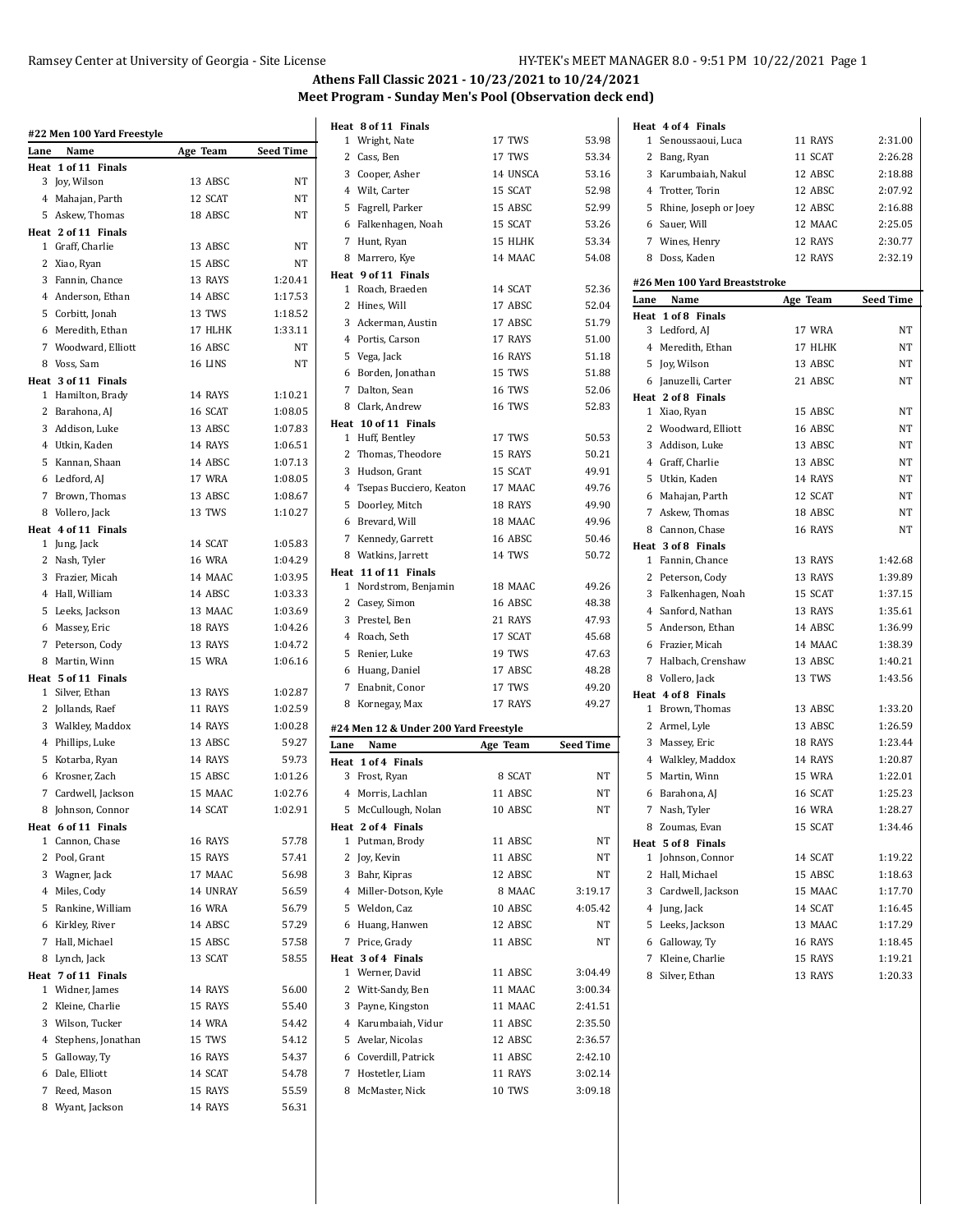|      | Heat 6 (#26 Men 100 Yard Breaststroke)          |                    |                  | Heat 4 of 5 1                |
|------|-------------------------------------------------|--------------------|------------------|------------------------------|
| 1    | Brevard, Will                                   | 18 MAAC            | 1:16.00          | 1 Joy, Kevi                  |
|      | 2 Wagner, Jack                                  | 17 MAAC            | 1:15.76          | 2 Price, Sa                  |
|      | 3 Koch, Christopher                             | 13 ABSC            | 1:14.39          | 3 Coverdil                   |
|      | 4 Dale, Elliott                                 | 14 SCAT            | 1:13.03          | 4 Noh, Mik                   |
|      | 5 Kirkley, River                                | 14 ABSC            | 1:13.94          | 5 Werner,                    |
|      | 6 Kotarba, Ryan                                 | 14 RAYS            | 1:15.62          | 6 Harrison                   |
| 7    | Thomas, Theodore                                | 15 RAYS            | 1:15.99          | $\overline{7}$<br>Price, Gr  |
| 8    | Tsepas Bucciero, Keaton                         | 17 MAAC            | 1:16.29          | Hostetle:<br>8               |
|      | Heat 7 of 8 Finals                              |                    |                  | Heat 5 of 5 1                |
|      | 1 Miles, Cody                                   | 14 UNRAY           | 1:11.61          | 1 Jollands,                  |
|      | 2 Lynch, Jack                                   | 13 SCAT            | 1:10.01          | 2 Doss, Ka                   |
|      | 3 Dalton, Sean                                  | <b>16 TWS</b>      | 1:08.11          | 3 Avelar, N                  |
|      | 4 Enabnit, Conor                                | 17 TWS             | 1:05.74          | 4 Karumba                    |
|      | 5 Rankine, William                              | <b>16 WRA</b>      | 1:08.04          | 5 Rhine, Jo                  |
|      | 6 Marrero, Kye                                  | 14 MAAC            | 1:08.50          | 6 Bang, Ry                   |
| 7    | Vega, Jack                                      | 16 RAYS            | 1:11.19          | Wines, H<br>7                |
|      | 8 Wyant, Jackson                                | 14 RAYS            | 1:12.67          | 8 Senoussa                   |
|      | Heat 8 of 8 Finals                              |                    |                  | #30 Men 200                  |
|      | 1 Kornegay, Max                                 | 17 RAYS            | 1:05.30          | Lane<br>Name                 |
| 2    | Foggin, Will                                    | 18 ABSC            | 1:04.79          | Heat 1 of 5 1                |
|      | 3 Bates, Eli                                    | 15 ABSC            | 1:03.18          | 3 Woodwa                     |
|      | 4 Rhodenbaugh, Caleb                            | 22 UNAT            | 56.40            | 4 Voss, Sar                  |
|      | 5 Nordstrom, Benjamin                           | 18 MAAC            | 1:00.08          | 5 Vollero, J                 |
|      | 6 Hudson, Grant                                 | 15 SCAT            | 1:04.66          | Heat 2 of 5 1                |
| 7    | Hailey, Brandon                                 | 17 ABSC            | 1:05.30          | 2 Joy, Wils                  |
|      | 8 Ackerman, Austin                              | 17 ABSC            | 1:05.47          | 3 Lynch, Ja                  |
|      |                                                 |                    |                  | 4 Kirkley, I                 |
|      |                                                 |                    |                  |                              |
| Lane | #28 Men 12 & Under 50 Yard Breaststroke<br>Name | Age Team           | <b>Seed Time</b> | 5 Addison,                   |
|      | Heat 1 of 5 Finals                              |                    |                  | 6 Hamiltor                   |
|      | 1 Jordan, Matthew                               | 9 TWS              | NT               | Corbitt, J<br>7              |
|      | 2 Witt-Sandy, Ben                               | 11 MAAC            | NT               | Heat 3 of 5 1                |
|      | 3 Putman, Brody                                 | 11 ABSC            | NT               | 1 Utkin, Ka                  |
|      | 4 Spradley-Mount, Reily                         | 8 TWS              | 1:42.74          | 2 Halbach,                   |
|      | 5 Huang, Hanwen                                 | 12 ABSC            | NT               | 3 Armel, L <sub>i</sub>      |
|      | 6 Minhinnett, Finn                              | 11 TWS             | NT               | 4 Stephens                   |
|      | 7 Arnold, Patrick                               | 10 SCAT            | NT               | 5 Krosner,                   |
|      | Heat 2 of 5 Finals                              |                    |                  | 6 Phillips,                  |
|      | 1 Stephens, James                               | 9 TWS              | 1:06.01          | Hall, Wil<br>7               |
|      | 2 Mellouki, Mohamed                             | 9 HLHK             | 1:04.19          | 8 Kannan,                    |
|      | 3 Tarkington, Sebastian                         | 9 MAAC             | 59.97            | Heat 4 of 5 1                |
|      | 4 Mellouki, Abdellatif                          | 12 HLHK            | 56.30            | 1 Cass, Bei                  |
|      | 5 Morris, Lachlan                               | 11 ABSC            | 56.34            | 2 Borden,                    |
|      | 6 Hatcher, Preston                              | 8 TWS              | 1:02.19          | 3<br>Hines, W                |
|      | 7 Mellouki, Ahmed                               | 8 HLHK             | 1:05.04          | 4 Fagrell, I                 |
|      | 8 McCoy, Christian                              | 12 HLHK            | 1:15.09          | 5 Clark, Ar                  |
|      | Heat 3 of 5 Finals                              |                    |                  | 6 Wilt, Car                  |
|      | 1 Colbert, Adrian                               | 11 HLHK            | 55.26            | Galloway<br>7                |
|      | 2 Voivedich-Walter, Olivier                     | 11 ABSC            | 53.82            | 8 Wright, I                  |
|      | 3 Booker, Kyle                                  | 11 HLHK            | 52.10            | Heat 5 of 5 1                |
|      | 4 Artamonov, Daniil                             | 11 WRA             | 51.30            | 1<br>Doorley,                |
|      | 5 McMaster, Nick                                | 10 TWS             | 51.62            | Huff, Ber<br>2               |
|      | 6 Heron, Myles                                  | 12 HLHK            | 53.11            | 3 Casey, Si                  |
|      | 7 Kleine, Miles<br>8 Dillies, Andréas           | 11 RAYS<br>11 ABSC | 54.51<br>55.63   | 4 Culling, J<br>5<br>Kennedy |

|      | Heat 4 of 5 Finals          |               |                  |
|------|-----------------------------|---------------|------------------|
|      | 1 Joy, Kevin                | 11 ABSC       | 50.42            |
|      | 2 Price, Sam                | 9 ABSC        | 48.84            |
|      | 3 Coverdill, Patrick        | 11 ABSC       | 46.02            |
|      | 4 Noh, Mike                 | 12 RAYS       | 43.63            |
|      | 5 Werner, David             | 11 ABSC       | 44.02            |
|      | 6 Harrison, Ean             | 9 WRA         | 47.80            |
|      | 7 Price, Grady              | 11 ABSC       | 50.22            |
|      | 8 Hostetler, Liam           | 11 RAYS       | 50.76            |
|      | Heat 5 of 5 Finals          |               |                  |
|      | 1 Jollands, Raef            | 11 RAYS       | 42.35            |
|      | 2 Doss, Kaden               | 12 RAYS       | 39.89            |
|      | 3 Avelar, Nicolas           | 12 ABSC       | 39.42            |
|      | 4 Karumbaiah, Nakul         | 12 ABSC       | 36.54            |
|      | 5 Rhine, Joseph or Joey     | 12 ABSC       | 37.26            |
|      | 6 Bang, Ryan                | 11 SCAT       | 39.83            |
|      | 7 Wines, Henry              | 12 RAYS       | 41.20            |
|      | 8 Senoussaoui, Luca         | 11 RAYS       | 43.23            |
|      |                             |               |                  |
|      | #30 Men 200 Yard Backstroke |               |                  |
| Lane | Name                        | Age Team      | <b>Seed Time</b> |
|      | Heat 1 of 5 Finals          |               |                  |
|      | 3 Woodward, Elliott         | 16 ABSC       | NΤ               |
|      | 4 Voss, Sam                 | 16 LINS       | NΤ               |
|      | 5 Vollero, Jack             | 13 TWS        | NT               |
|      | Heat 2 of 5 Finals          |               |                  |
|      | 2 Joy, Wilson               | 13 ABSC       | NΤ               |
|      | 3 Lynch, Jack               | 13 SCAT       | NΤ               |
|      | 4 Kirkley, River            | 14 ABSC       | NΤ               |
|      | 5 Addison, Luke             | 13 ABSC       | NΤ               |
|      | 6 Hamilton, Brady           | 14 RAYS       | NΤ               |
|      | 7 Corbitt, Jonah            | 13 TWS        | NT               |
|      | Heat 3 of 5 Finals          |               |                  |
|      | 1 Utkin, Kaden              | 14 RAYS       | 2:57.11          |
|      | 2 Halbach, Crenshaw         | 13 ABSC       | 2:46.49          |
|      | 3 Armel, Lyle               | 13 ABSC       | 2:40.53          |
|      | 4 Stephens, Jonathan        | 15 TWS        | 2:33.38          |
|      | 5 Krosner, Zach             | 15 ABSC       | 2:35.83          |
|      | 6 Phillips, Luke            | 13 ABSC       | 2:40.89          |
|      | 7 Hall, William             | 14 ABSC       | 2:47.24          |
|      | 8 Kannan, Shaan             | 14 ABSC       | 3:09.76          |
|      | Heat 4 of 5 Finals          |               |                  |
|      | 1 Cass, Ben                 | 17 TWS        | 2:14.19          |
| 2    | Borden, Jonathan            | 15 TWS        | 2:11.02          |
| 3    | Hines, Will                 | 17 ABSC       | 2:07.29          |
|      | 4 Fagrell, Parker           | 15 ABSC       | 2:06.07          |
|      | 5 Clark, Andrew             | <b>16 TWS</b> | 2:06.13          |
|      | 6 Wilt, Carter              | 15 SCAT       | 2:08.26          |
| 7    | Galloway, Ty                | 16 RAYS       | 2:13.92          |
| 8    | Wright, Nate                | 17 TWS        | 2:23.92          |
|      | Heat 5 of 5 Finals          |               |                  |
| 1    | Doorley, Mitch              | 18 RAYS       | 2:05.08          |
| 2    | Huff, Bentley               | 17 TWS        | 2:03.62          |
| 3    | Casey, Simon                | 16 ABSC       | 1:56.96          |
|      | 4 Culling, Josh             | 17 LINS       | 1:55.81          |
| 5    | Kennedy, Garrett            | 16 ABSC       | 1:56.68          |
| 6    | Baer, Bennett               | 15 TWS        | 1:59.16          |
| 7    | Peterson, Bryce             | 16 RAYS       | 2:04.10          |
| 8    | Cooper, Asher               | 14 UNSCA      | 2:05.56          |
|      |                             |               |                  |

|      | #32 Men 12 & Under 100 Yard Backstroke |          |                  |
|------|----------------------------------------|----------|------------------|
| Lane | Name                                   | Age Team | <b>Seed Time</b> |
|      | Heat 1 of 5 Finals                     |          |                  |
|      | 3 Miller-Dotson, Kyle                  | 8 MAAC   | NΤ               |
|      | 4 Price, Sam                           | 9 ABSC   | NT               |
|      | 5 Jordan, Matthew                      | 9 TWS    | NΤ               |
|      | 6 Mellouki, Ahmed                      | 8 HLHK   | NT               |
|      | Heat 2 of 5 Finals                     |          |                  |
|      | 1 McCullough, Nolan                    | 10 ABSC  | NT               |
|      | 2 Putman, Brody                        | 11 ABSC  | NT               |
|      | 3 Voivedich-Walter, Olivier            | 11 ABSC  | NT               |
|      | 4 Joy, Kevin                           | 11 ABSC  | NΤ               |
|      | 5 Price, Grady                         | 11 ABSC  | NΤ               |
|      | 6 Minhinnett, Finn                     | 11 TWS   | NT               |
|      | 7 Dillies, Andréas                     | 11 ABSC  | NT               |
|      | 8 Weldon, Caz                          | 10 ABSC  | NT               |
|      | Heat 3 of 5 Finals                     |          |                  |
|      | 1 Morris, Lachlan                      | 11 ABSC  | NΤ               |
|      | 2 Mahajan, Parth                       | 12 SCAT  | NΤ               |
|      | 3 Bahr, Kipras                         | 12 ABSC  | NT               |
|      | 4 McCoy, Christian                     | 12 HLHK  | 2:30.48          |
|      | 5 Mellouki, Mohamed                    | 9 HLHK   | 2:56.19          |
|      | 6 Heron, Myles                         | 12 HLHK  | NΤ               |
|      | 7 Kleine, Miles                        | 11 RAYS  | NΤ               |
|      | 8 Hostetler, Liam                      | 11 RAYS  | NT               |
|      | Heat 4 of 5 Finals                     |          |                  |
|      | 1 Stephens, James                      | 9 TWS    | 2:14.24          |
|      | 2 Colbert, Adrian                      | 11 HLHK  | 1:54.14          |
|      | 3 Booker, Kyle                         | 11 HLHK  | 1:36.74          |
|      | 4 Noh, Mike                            | 12 RAYS  | 1:28.04          |
|      | 5 Werner, David                        | 11 ABSC  | 1:35.31          |
|      | 6 McMaster, Nick                       | 10 TWS   | 1:37.39          |
|      | 7 Mellouki, Abdellatif                 | 12 HLHK  | 2:00.44          |
|      | 8 Hatcher, Preston                     | 8 TWS    | 2:14.87          |
|      | Heat 5 of 5 Finals                     |          |                  |
|      | 1 Bang, Ryan                           | 11 SCAT  | 1:22.02          |
|      | 2 Jollands, Raef                       | 11 RAYS  | 1:15.74          |
|      | 3 Sauer, Will                          | 12 MAAC  | 1:15.68          |
|      | 4 Trotter, Torin                       | 12 ABSC  | 1:08.91          |
|      | 5 Payne, Kingston                      | 11 MAAC  | 1:14.45          |
|      | 6 Karumbaiah, Vidur                    | 11 ABSC  | 1:15.71          |
|      | 7 Coverdill, Patrick                   | 11 ABSC  | 1:20.67          |
|      |                                        |          | 1:25.34          |
|      | 8 Harrison, Ean                        | 9 WRA    |                  |
|      | #34 Men 200 Yard IM                    |          |                  |
| Lane | Name                                   | Age Team | Seed Time        |
|      | Heat 1 of 8 Finals                     |          |                  |
|      | 3 Meredith, Ethan                      | 17 HLHK  | NT               |
|      | 4 Graff, Charlie                       | 13 ABSC  | NΤ               |
|      | 5 Joy, Wilson                          | 13 ABSC  | NΤ               |
|      | Heat 2 of 8 Finals                     |          |                  |
|      | 1 Voss, Sam                            | 16 LINS  | NT               |
|      | 2 Januzelli, Carter                    | 21 ABSC  | NΤ               |
|      | 3 Wagner, Jack                         | 17 MAAC  | NT               |
|      | 4 Xiao, Ryan                           | 15 ABSC  | NΤ               |
|      | 5 Woodward, Elliott                    | 16 ABSC  | NΤ               |
|      | 6 Walkley, Maddox                      | 14 RAYS  | NT               |
|      | 7 Falkenhagen, Noah                    | 15 SCAT  | NT               |
|      | 8 Addison, Luke                        | 13 ABSC  | NΤ               |
|      |                                        |          |                  |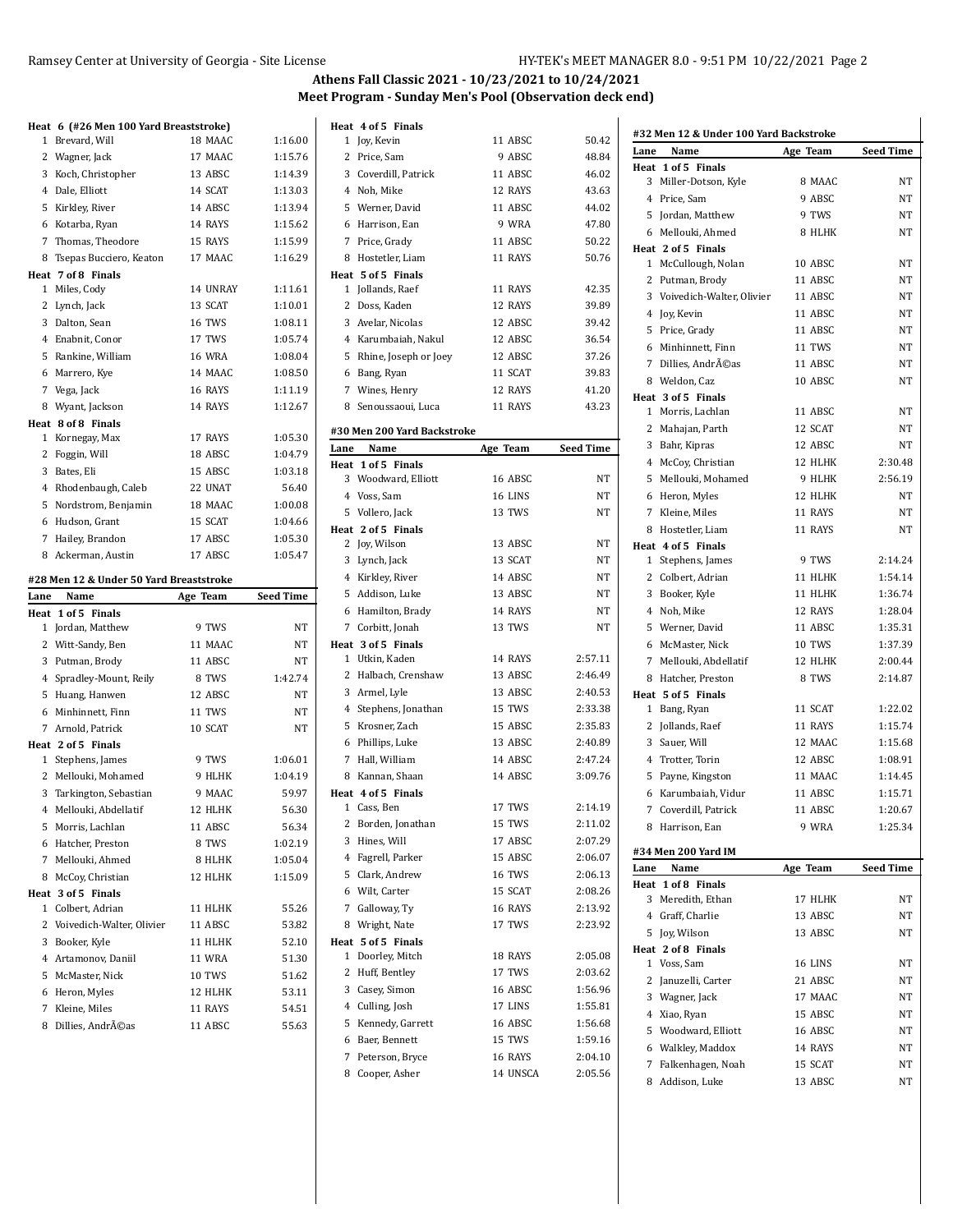| Heat 3 (#34 Men 200 Yard IM)          |               |                  | Heat 2 of 6 Finals                   |               |                  | Heat 3 of 9 Finals                    |               |         |
|---------------------------------------|---------------|------------------|--------------------------------------|---------------|------------------|---------------------------------------|---------------|---------|
| 1 Pool, Grant                         | 15 RAYS       | NT               | 1 Dillies, Andréas                   | 11 ABSC       | NT               | 1 Brown, Thomas                       | 13 ABSC       | 1:32.56 |
| 2 Vollero, Jack                       | 13 TWS        | 3:16.20          | 2 Morris, Lachlan                    | 11 ABSC       | NT               | 2 Barahona, AJ                        | 16 SCAT       | 1:29.74 |
| 3 Anderson, Ethan                     | 14 ABSC       | 3:04.53          | 3 Witt-Sandy, Ben                    | 11 MAAC       | NT               | 3 Kannan, Shaan                       | 14 ABSC       | 1:21.72 |
| 4 Barahona, AJ                        | 16 SCAT       | 2:58.50          | 4 Bahr, Kipras                       | 12 ABSC       | NT               | 4 Martin, Winn                        | 15 WRA        | 1:17.62 |
| 5 Sanford, Nathan                     | 13 RAYS       | 3:00.32          | 5 Putman, Brody                      | 11 ABSC       | NT               | 5 Krosner, Zach                       | 15 ABSC       | 1:21.30 |
| 6 Fannin, Chance                      | 13 RAYS       | 3:12.18          | 6 Voivedich-Walter, Olivier          | 11 ABSC       | NT               | 6 Walkley, Maddox                     | 14 RAYS       | 1:24.98 |
| 7 Corbitt, Jonah                      | 13 TWS        | 3:17.20          | 7 Joy, Kevin                         | 11 ABSC       | NT               | 7 Peterson, Cody                      | 13 RAYS       | 1:31.35 |
| 8 Silver, Ethan                       | 13 RAYS       | NT               | 8 Minhinnett, Finn                   | 11 TWS        | NT               | 8 Anderson, Ethan                     | 14 ABSC       | 1:40.74 |
| Heat 4 of 8 Finals                    |               |                  | Heat 3 of 6 Finals                   |               |                  | Heat 4 of 9 Finals                    |               |         |
| 1 Johnson, Connor                     | 14 SCAT       | 2:53.74          | 1 Mellouki, Ahmed                    | 8 HLHK        | 2:21.50          | 1 Koch, Christopher                   | 13 ABSC       | 1:15.74 |
| 2 Martin, Winn                        | 15 WRA        | 2:51.53          | 2 McCoy, Christian                   | 12 HLHK       | 2:13.39          | 2 Doorley, Mitch                      | 18 RAYS       | 1:14.48 |
| 3 Halbach, Crenshaw                   | 13 ABSC       | 2:44.55          | 3 Weldon, Caz                        | 10 ABSC       | 2:08.72          | 3 Jung, Jack                          | 14 SCAT       | 1:12.26 |
| 4 Nash, Tyler                         | <b>16 WRA</b> | 2:41.89          | 4 Tarkington, Sebastian              | 9 MAAC        | 2:00.15          | 4 Leeks, Jackson                      | 13 MAAC       | 1:11.88 |
| 5 Krosner, Zach                       | 15 ABSC       | 2:43.01          | 5 Price, Sam                         | 9 ABSC        | 2:07.45          | 5 Armel, Lyle                         | 13 ABSC       | 1:11.91 |
| 6 Zoumas, Evan                        | 15 SCAT       | 2:50.23          | 6 Mellouki, Mohamed                  | 9 HLHK        | 2:11.12          | 6 Nash, Tyler                         | <b>16 WRA</b> | 1:13.22 |
| 7 Cardwell, Jackson                   | 15 MAAC       | 2:52.96          | 7 Stephens, James                    | 9 TWS         | 2:14.08          | 7 Halbach, Crenshaw                   | 13 ABSC       | 1:15.48 |
| 8 Hall, William                       | 14 ABSC       | 2:55.90          | 8 Huang, Hanwen                      | 12 ABSC       | NT               | 8 Hall, William                       | 14 ABSC       | 1:17.51 |
| Heat 5 of 8 Finals                    |               |                  | Heat 4 of 6 Finals                   |               |                  | Heat 5 of 9 Finals                    |               |         |
| 1 Lynch, Jack                         | 13 SCAT       | 2:33.59          | 1 Miller-Dotson, Kyle                | 8 MAAC        | 1:51.32          | 1 Cannon, Chase                       | 16 RAYS       | 1:09.91 |
| 2 Widner, James                       | 14 RAYS       | 2:31.17          | 2 Heron, Myles                       | 12 HLHK       | 1:48.69          | 2 Wyant, Jackson                      | 14 RAYS       | 1:07.06 |
| 3 Dale, Elliott                       | 14 SCAT       | 2:28.84          | 3 Mellouki, Abdellatif               | 12 HLHK       | 1:46.70          | 3 Kirkley, River                      | 14 ABSC       | 1:06.72 |
| 4 Phillips, Luke                      | 13 ABSC       | 2:24.50          | 4 Colbert, Adrian                    | 11 HLHK       | 1:42.32          | 4 Miles, Cody                         | 14 UNRAY      | 1:04.64 |
| 5 Koch, Christopher                   | 13 ABSC       | 2:26.44          | 5 Hatcher, Preston                   | 8 TWS         | 1:42.47          | 5 Phillips, Luke                      | 13 ABSC       | 1:06.13 |
| 6 Reed, Mason                         | 15 RAYS       | 2:30.93          | 6 Artamonov, Daniil                  | <b>11 WRA</b> | 1:47.33          | 6 Marrero, Kye                        | 14 MAAC       | 1:07.00 |
| 7 Cooper, Asher                       | 14 UNSCA      | 2:33.39          | 7 Price, Grady                       | 11 ABSC       | 1:49.02          | 7 Wagner, Jack                        | 17 MAAC       | 1:07.32 |
| 8 Hall, Michael                       | 15 ABSC       | 2:37.75          | 8 McCullough, Nolan                  | 10 ABSC       | 1:58.70          | 8 Frazier, Micah                      | 14 MAAC       | 1:11.19 |
| Heat 6 of 8 Finals                    |               |                  | Heat 5 of 6 Finals                   |               |                  | Heat 6 of 9 Finals                    |               |         |
| 1 Rankine, William                    | <b>16 WRA</b> | 2:19.61          | 1 Booker, Kyle                       | 11 HLHK       | 1:40.16          | 1 Wright, Nate                        | 17 TWS        | 1:03.71 |
| 2 Galloway, Ty                        | 16 RAYS       | 2:15.44          | 2 Harrison, Ean                      | 9 WRA         | 1:27.54          | 2 Vega, Jack                          | 16 RAYS       | 1:02.50 |
| 3 Hailey, Brandon                     | 17 ABSC       | 2:14.30          | 3 Payne, Kingston                    | 11 MAAC       | 1:22.41          | 3 Stephens, Jonathan                  | 15 TWS        | 1:01.11 |
| 4 Huang, Daniel                       | 17 ABSC       | 2:13.00          | 4 Noh, Mike                          | 12 RAYS       | 1:20.43          | 4 Falkenhagen, Noah                   | 15 SCAT       | 1:00.08 |
| 5 Borden, Jonathan                    | 15 TWS        | 2:14.06          | 5 Senoussaoui, Luca                  | 11 RAYS       | 1:21.07          | 5 Widner, James                       | 14 RAYS       | 1:00.33 |
| 6 Marrero, Kye                        | 14 MAAC       | 2:15.17          | 6 Coverdill, Patrick                 | 11 ABSC       | 1:23.39          | 6 Rankine, William                    | <b>16 WRA</b> | 1:02.14 |
| 7 Wilson, Tucker                      | 14 WRA        | 2:17.53          | 7 Hostetler, Liam                    | 11 RAYS       | 1:39.15          | 7 Dale, Elliott                       | 14 SCAT       | 1:03.21 |
| 8 Fagrell, Parker                     | 15 ABSC       | 2:22.33          | 8 Werner, David                      | 11 ABSC       | 1:41.69          | 8 Thomas, Theodore                    | 15 RAYS       | 1:04.39 |
| Heat 7 of 8 Finals<br>1 Dalton, Sean  | 16 TWS        | 2:11.92          | Heat 6 of 6 Finals<br>1 Wines, Henry | 12 RAYS       | 1:19.50          | Heat 7 of 9 Finals<br>1 Wilt, Carter  | 15 SCAT       | 59.43   |
| 2 Hudson, Grant                       | 15 SCAT       | 2:09.52          | 2 Doss, Kaden                        | 12 RAYS       | 1:18.14          | 2 Kleine, Charlie                     | 15 RAYS       | 59.04   |
| 3 Huff, Bentley                       | 17 TWS        | 2:05.84          | 3 Rhine, Joseph or Joey              | 12 ABSC       | 1:11.70          | 3 Roach, Braeden                      | 14 SCAT       | 58.75   |
|                                       | 17 RAYS       | 2:04.94          | 4 Trotter, Torin                     | 12 ABSC       | 1:07.95          | 4 Dalton, Sean                        | 16 TWS        | 58.19   |
| 4 Kornegay, Max<br>5 Bates, Eli       | 15 ABSC       | 2:05.00          | 5 Karumbaiah, Nakul                  | 12 ABSC       | 1:10.31          | 5 Cass, Ben                           | 17 TWS        | 58.51   |
|                                       |               |                  | 6 Karumbaiah, Vidur                  |               |                  |                                       |               |         |
| 6 Watkins, Jarrett                    | 14 TWS        | 2:07.87          |                                      | 11 ABSC       | 1:13.51          | 6 Wilson, Tucker                      | 14 WRA        | 59.03   |
| 7 Portis, Carson                      | 17 RAYS       | 2:11.47          | 7 Bang, Ryan                         | 11 SCAT       | 1:19.05          | 7 Hunt, Ryan<br>8 Reed, Mason         | 15 HLHK       | 59.05   |
| 8 Ackerman, Austin                    | 17 ABSC       | 2:12.75          | 8 Avelar, Nicolas                    | 12 ABSC       | 1:20.16          |                                       | 15 RAYS       | 59.49   |
| Heat 8 of 8 Finals<br>1 Baer, Bennett | 15 TWS        | 2:04.03          | #38 Men 100 Yard Butterfly           |               |                  | Heat 8 of 9 Finals<br>1 Clark, Andrew | 16 TWS        | 57.82   |
| 2 Culling, Josh                       | 17 LINS       | 1:59.98          | Name<br>Lane                         | Age Team      | <b>Seed Time</b> | 2 Brevard, Will                       | 18 MAAC       | 56.50   |
| 3 Renier, Luke                        | 19 TWS        | 1:58.84          | Heat 1 of 9 Finals                   |               |                  | 3 Huang, Daniel                       | 17 ABSC       | 55.73   |
| 4 Roach, Seth                         | 17 SCAT       | 1:56.31          | 3 Xiao, James                        | 17 ABSC       | NT               | 4 Hudson, Grant                       | 15 SCAT       | 55.46   |
| 5 Foggin, Will                        | 18 ABSC       | 1:57.26          | 4 Pool, Grant                        | 15 RAYS       | NT               | 5 Hines, Will                         | 17 ABSC       | 55.58   |
| 6 Prestel, Ben                        | 21 RAYS       | 1:59.79          | 5 Massey, Eric                       | 18 RAYS       | NΤ               | 6 Portis, Carson                      | 17 RAYS       | 56.09   |
| 7 Enabnit, Conor                      |               |                  | Heat 2 of 9 Finals                   |               |                  | 7 Baer, Bennett                       |               | 57.03   |
| 8 Peterson, Bryce                     | 17 TWS        | 2:01.91          | 2 Hall, Michael                      | 15 ABSC       | NT               |                                       | 15 TWS        | 57.89   |
|                                       | 16 RAYS       | 2:04.16          | 3 Kotarba, Ryan                      | 14 RAYS       | NT               | 8 Hailey, Brandon                     | 17 ABSC       |         |
| #36 Men 12 & Under 100 Yard IM        |               |                  | 4 Mahajan, Parth                     | 12 SCAT       | NT               |                                       |               |         |
| Lane<br>Name                          | Age Team      | <b>Seed Time</b> | 5 Graff, Charlie                     | 13 ABSC       | NΤ               |                                       |               |         |
| Heat 1 of 6 Finals                    |               |                  | 6 Corbitt, Jonah                     | 13 TWS        | NΤ               |                                       |               |         |
| 3 Spradley-Mount, Reily               | 8 TWS         | NΤ               | 7 Askew, Thomas                      | 18 ABSC       | NΤ               |                                       |               |         |
| 4 Arnold, Patrick                     | 10 SCAT       | NΤ               |                                      |               |                  |                                       |               |         |
| 5 Jordan, Matthew                     | 9 TWS         | NΤ               |                                      |               |                  |                                       |               |         |
|                                       |               |                  |                                      |               |                  |                                       |               |         |